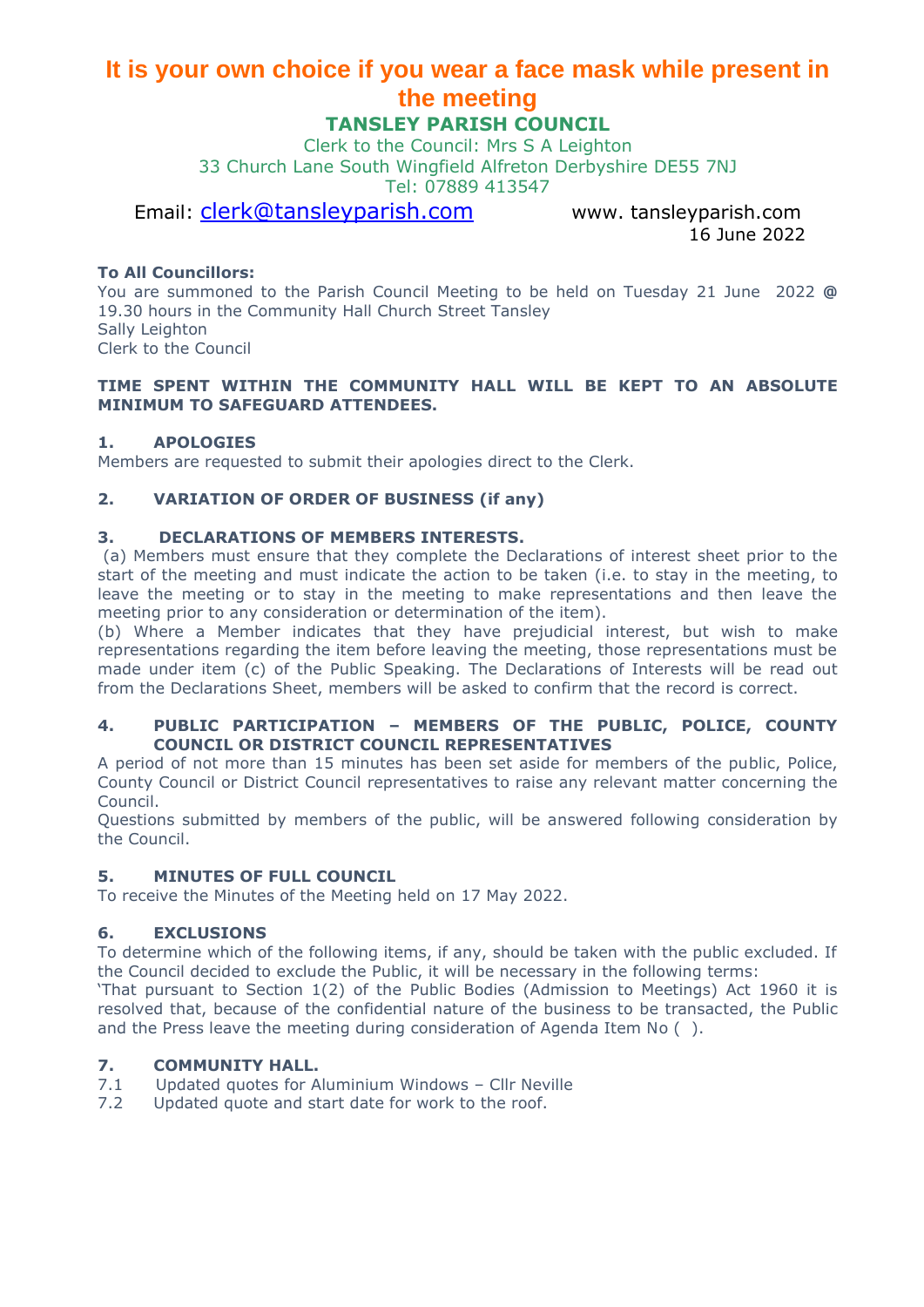# **It is your own choice if you wear a face mask while present in the meeting**

# **8. PLANNING**

# **8.1 Planning Applications for consideration:**

**22/00651/FUL** Change of use from Storage use to General Industrial (use class B2) or Light Industrial (Use Class E(g)(iii) use at ALS Scaffolding Services Limited, Sunnyside Farm, Whitelea Lane

**22/00653/LBALT** Internal and external alterations and erection of single storey extension at 4 South View Church Street Tansley

**22/00652/FUL** Internal and external alterations including replacement windows and doors, staircase and new glass extension to north elevation at 4 South View Church Street Tansley

**T/22/00073/TPO** Works to TPO/114 – Removal of 1 No Ash Tree due to Ash dieback at The Gate Inn The Knoll Tansley

### **8.2 Planning Decisions:**

**22/00298/FUL** Erection of 1 no dwelling house at Heather View Whitelea Lane Tansley – permitted with conditions

22/00381/PDA Change of use of agricultural building to 1no smaller dwellinghouse (Use Class C3) and associated building operations at Golden Stubbs Farm Oaksedge Lane Tansley – permitted

**22/00334/FUL** Change of use from public house/restaurant with ancillary residential accommodation to 1 no dwellinghouse and 2 no self contained holiday lets with associated external alterations at Serendib Sri Lankan & Italian Restaurant Former Royal Oak Inn Alfreton Road The Cliff Tansley – permitted with conditions

**22/00332/LBALT** Replacement of French doors and 12 no windows at Brook House 1 Ashley Close Tansley – permitted with conditions

**22/00324/FUL** Installation of French door to side in association with loft conversion at The Croft Green Lane Tansley – permitted

**22/00296/FUL** Construction of an outbuilding to provide a garage/workshop with office space above (resubmission) at 76 The Knoll Tansley – permitted

**22/00210/FUL** Erection of storage building at Briddons Builders Brookfield Industrial Estate Old Coach Road Tansley – permitted with conditions

**22/00184/FUL** Change of use of land for private equestrian use, erection of stable building and incorporation of additional land into residential curtilage at Land Adjacent Holly Tree Cottage Alfreton Road The Cliff Tansley – permitted with conditions

# **8.3 Planning**

Thatchers Croft Planning Decision

#### **9. ENVIRONMENTAL ISSUES**

9.1 **Platinum Jubilee Celebrations**, thankyou letters & cost incurred

#### **10. Update on ASSET TRANSFERS FROM DDDC**

- 10.1 Knabhall Lane
- 10.2 The Pinfold
- 10.3 Heathy Lea

#### **11. Fete Field**

- 11.1 Storage facilities for cleaning equipment
- 11.2 Concrete pathway from the Fete Field to the Rope Walk needs work
- 11.3 Resident parking in front of garage is restricting width of access road
- 11.4 Top of Spout Lane requires signage 'Private Road' No Turning.
- 11.5 Boundary Survey

#### **12. DALC Circulars & Correspondence**

Request from DDDC electoral services for Hotwire to be sent regarding annual electoral canvass